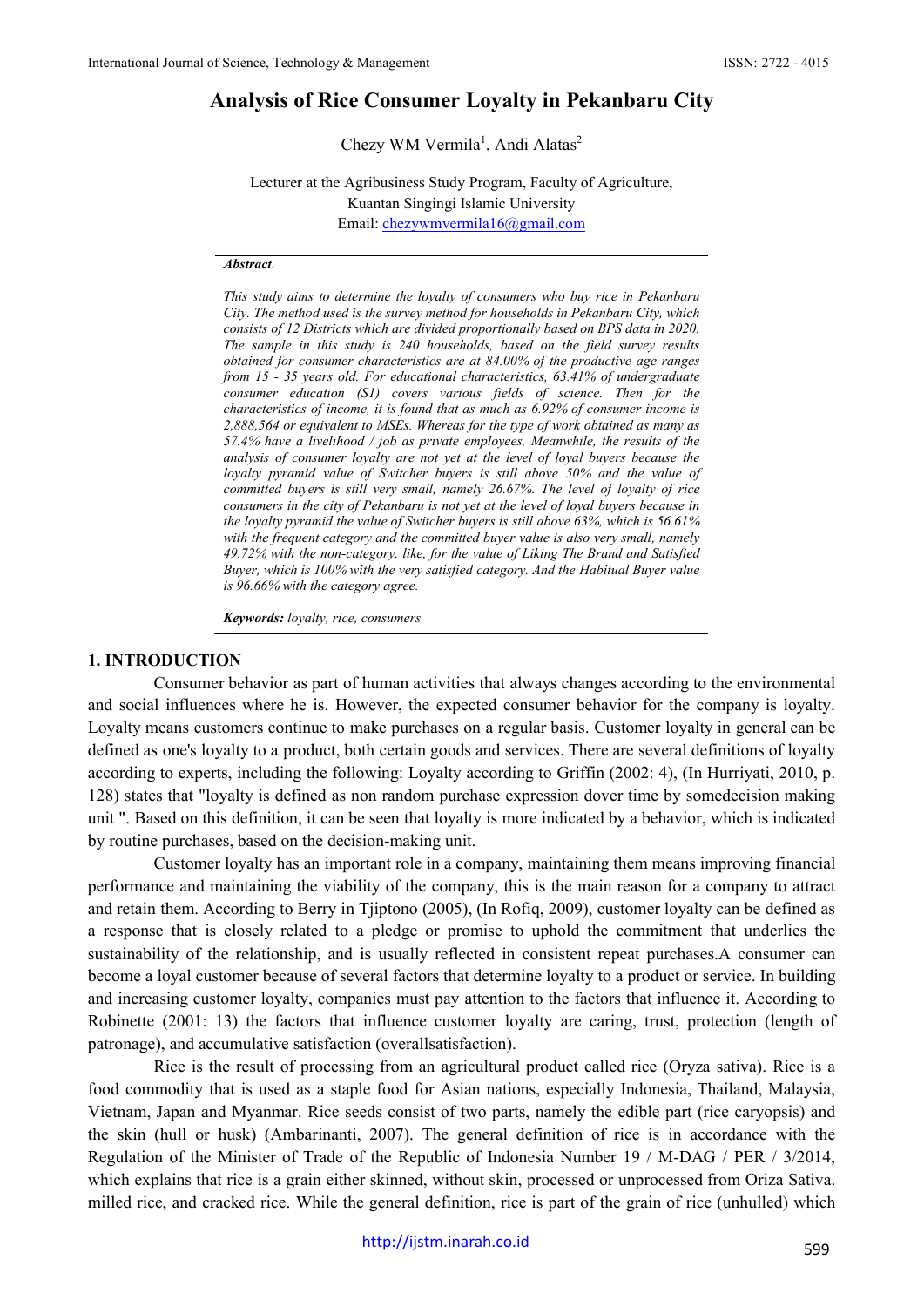has been separated from the husk and bran or bran (Ministry of Agriculture, 2015). This definition denotes rice as the final product of grain.

One of the marketing strategies that can be applied in winning the market competition in this industry is a brand development strategy. In the beginning, the brand only played a role in differentiating the products offered by a manufacturer from other similar products so that consumers could more easily identify the product they wanted to buy. However, in fact the role of the brand is not limited only to what differentiates it from other products, but a brand can be pursued more so that it has a strong brand equity or has the potential to be a competitive advantage.

In this study, the authors examined how consumer loyalty in purchasing rice products by measuring Switcher Buyer, Habitual Buyer, Satisfied Buyer, Liking the Brand and Commited Buyer.

#### **II. METHOD**

This research was conducted in Pekanbaru City using 12 existing Districts. The number of samples taken was 240 households which were divided proportionally. The sampling technique used in this study was purposive sampling method (purposive sampling technique). Puposive sampling is one of the non-random sampling techniques where the researcher determines the sampling by determining special characteristics that are in accordance with the research objectives so that it is expected to be able to answer research problems.

The type of data collected in this study comes from primary data and secondary data. Primary data is data that is collected directly by researchers through the source by conducting research on the object under study including consumer characteristics such as age, education, income, family dependents, occupation.

Secondary data is data that does not directly provide data to researchers. This secondary data is obtained from related agencies, such as the Central Bureau of Statistics, using literature studies conducted on many books, and obtained from the internet related to research. The analysis used in this research is the analysis of consumer loyalty with the measurement of Swicher buyers, committed buyers, liking brands, and satified buyers.

### **III. RESULTS AND DISCUSSION**

Consumer characteristics raised in this study are characteristics related to rice. The observed consumer characteristics are: a. Age is an important factor in influencing rice decisions. Based on the survey in the field, it is known that the largest consumers purchase rice, namely 1% vulnerable age 0-14 years, 15- 35 years old as much as 84%, aged> 36 as much as 15%. b.the characteristics of the education category, as for the level of consumer education, namely strata 1 as much as 63.41%, for completing high school as much as 17.05%, junior high school education equivalent to 10.27, for basic education as much as 3.56 and for not going to school as much as 5, 71%. Analysis of consumer loyalty. This analysis is used to measure the level of consumer loyalty in using / buying bakery products at Rotte Bakery stores. According to Durianto et al. (2004) the analysis used in measuring the level of loyalty is the analysis of Switcher Buyers, Habitual Buyers, Satisfied Buyers, Liking the Brand.

1.Analysis Switcher Buyer Switcher is a consumer who is sensitive to price changes, so that the level of loyalty is placed at the bottom of the order. Respondents who fall into this category are respondents who answered "often" and "very often" in answering the question "what will the respondent be if the price goes up?

| Switcher Buyer          |            |    |     |     |               |  |  |
|-------------------------|------------|----|-----|-----|---------------|--|--|
| Product                 | Answer     | x  |     | x.f | $\frac{0}{0}$ |  |  |
| Rice: anak daro,        | Never      |    | 73  | 10  | 30,41         |  |  |
| kuruik kusuik, fragrant | Often      |    |     | 20  | 7,08          |  |  |
| pandanus, chef's ha     | Very often |    | 150 | 30  | 62,5          |  |  |
| Total                   | 240        | 60 | 100 |     |               |  |  |

**Table 1.**Calculation Analysis of Switcher Buyer Rice consumers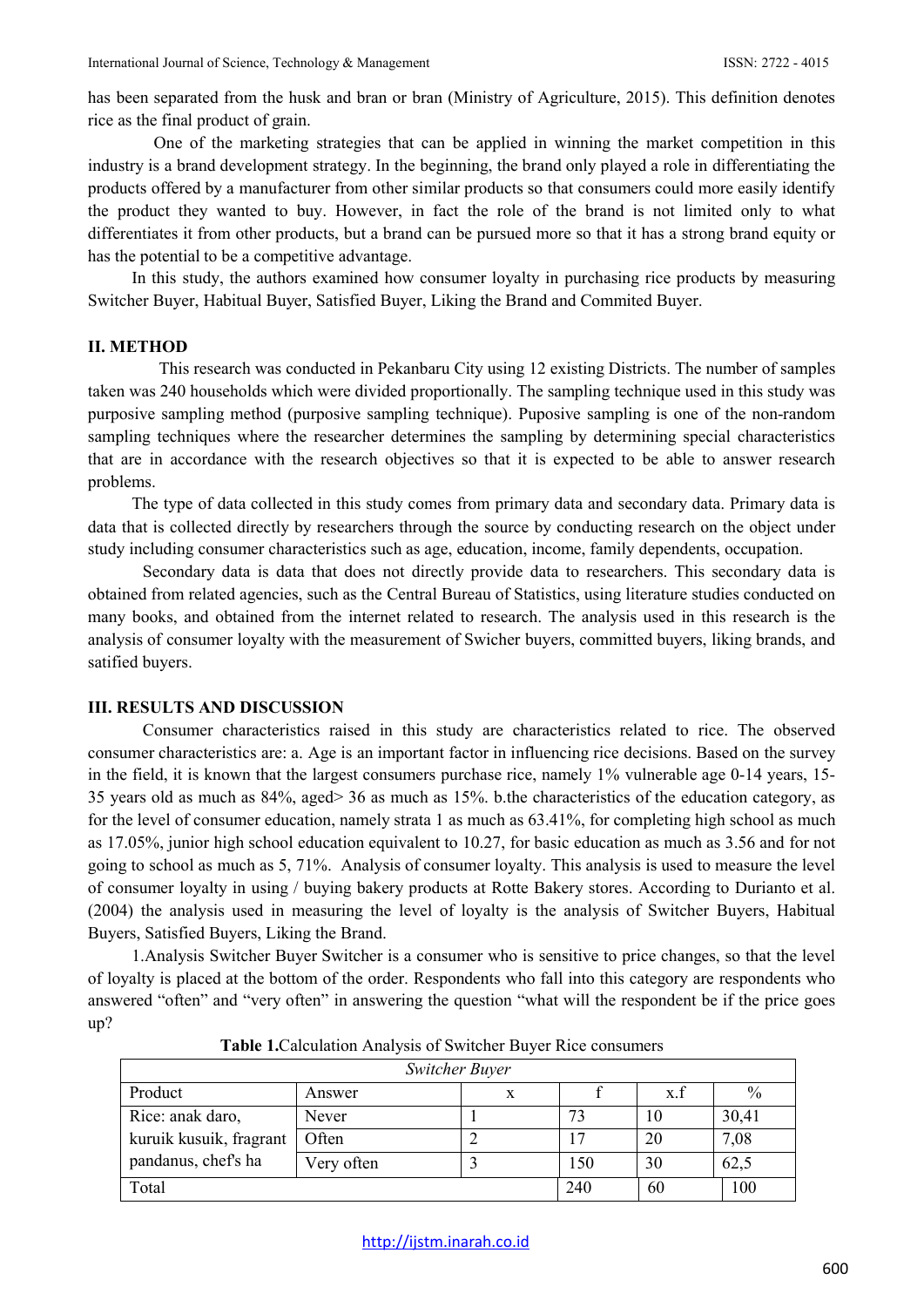International Journal of Science, Technology & Management ISSN: 2722 - 4015

| Average       | 240/60<br>$= 4$            |
|---------------|----------------------------|
| Swicher buyer | $(10+10)/240*100% = 66,66$ |

Processed data, 2021

Based on the data above, it is recognized that consumers will move from one brand to another due to price changes. This is indicated by the average value of 4 which is categorized frequently in the range 1.68–2.35. The consumers who are really sensitive to the price of rice are 150 respondents or 62.5%.

2. Habitual buyer analysis, categorized as consumers who are satisfied with the brand of the product that is consumed or at least consumers do not experience dissatisfaction in consuming the product brand (Durianto et al, 2001).

| <b>Habitual Buyer</b> |                |                             |                    |                              |               |  |  |  |
|-----------------------|----------------|-----------------------------|--------------------|------------------------------|---------------|--|--|--|
| Product               | Answer         | X                           | F                  | X.F                          | $\frac{0}{0}$ |  |  |  |
| Rice: anak daro,      | disagree       |                             | 8                  | 8                            | 3.33          |  |  |  |
| kuruik kusuik,        |                |                             |                    |                              |               |  |  |  |
| fragrant              | agree          | $\mathcal{D}_{\mathcal{L}}$ | 57                 | 114                          | 23.75         |  |  |  |
| pandanus, chef's      | Strongly agree | 3                           | 175                | 525                          | 72.91         |  |  |  |
| ha                    |                |                             |                    |                              |               |  |  |  |
| Total                 |                |                             | 240                | 647                          | 100           |  |  |  |
| Average               |                |                             | $647 / 240 = 2,70$ |                              |               |  |  |  |
| Habitual buyer        |                |                             |                    | $175 + 57$ x $100 = 96.66\%$ |               |  |  |  |
|                       |                |                             | 240                |                              |               |  |  |  |

| Table 2. Calculation of Habitual Buyer of Rice Consumers in Pekanbaru City |  |  |  |
|----------------------------------------------------------------------------|--|--|--|
|                                                                            |  |  |  |

Processed data, 2021

Based on the processed data, the results show that "Rice" consumers strongly agree that packaged rice products are the choice due to habitual factors. This is indicated by an average value of 2.70. And the confidence level is 96.66%. This is because consumers feel satisfied and want to buy rice with the same brand again because the quality of the product produced from the rice chosen by consumers is the same even though consumers buy in different places.

3. Stisfied Buyer Analysis. Satisfied Buyer; measured through three questions: (a) Are consumers satisfied with the brands used, (b) Are consumers satisfied with the price of the brands used, (c) Are consumers satisfied with the services of the producers of the brands used. This stage will find various data related to the three question indicators that the researcher has asked the respondent through a questionnaire. The sum of the scores from the three question indicators, a cumulative score will be included which will be included in the low or high category based on the level of the continuum that has been made. high. Based on the results of these data findings, it can also be concluded that the findings of the research data are relevant to the theory of satisfied buyers, where satisfied buyers describe consumers who are satisfied with the brands consumed. Consumers in this stage have considerable consideration in choosing a brand, but at this level there is also the possibility of customers changing a brand if there is a risk regarding costs (Aaker, 1997).

| <b>Satisfied Buyer</b>                        |                |                |                   |     |               |  |  |  |
|-----------------------------------------------|----------------|----------------|-------------------|-----|---------------|--|--|--|
| Produk                                        | Answer         | X              | F                 | X.F | $\frac{0}{0}$ |  |  |  |
| Rice: anak                                    | Not satisfied  |                | 15                | 15  | 2.98          |  |  |  |
| daro, kuruik                                  | Satisfied      | $\overline{2}$ | 188               | 376 | 74.90         |  |  |  |
| kusuik,<br>fragrant<br>pandanus,<br>chef's ha | Very satisfied | 3              | 37                | 111 | 22.11         |  |  |  |
| Total                                         |                |                | 240               | 502 | 100           |  |  |  |
| Average                                       |                |                | $502 / 240 = 2.1$ |     |               |  |  |  |

**Table 3.** Analysis of Satisfied Buyers of rice consumers in Pekanbaru City.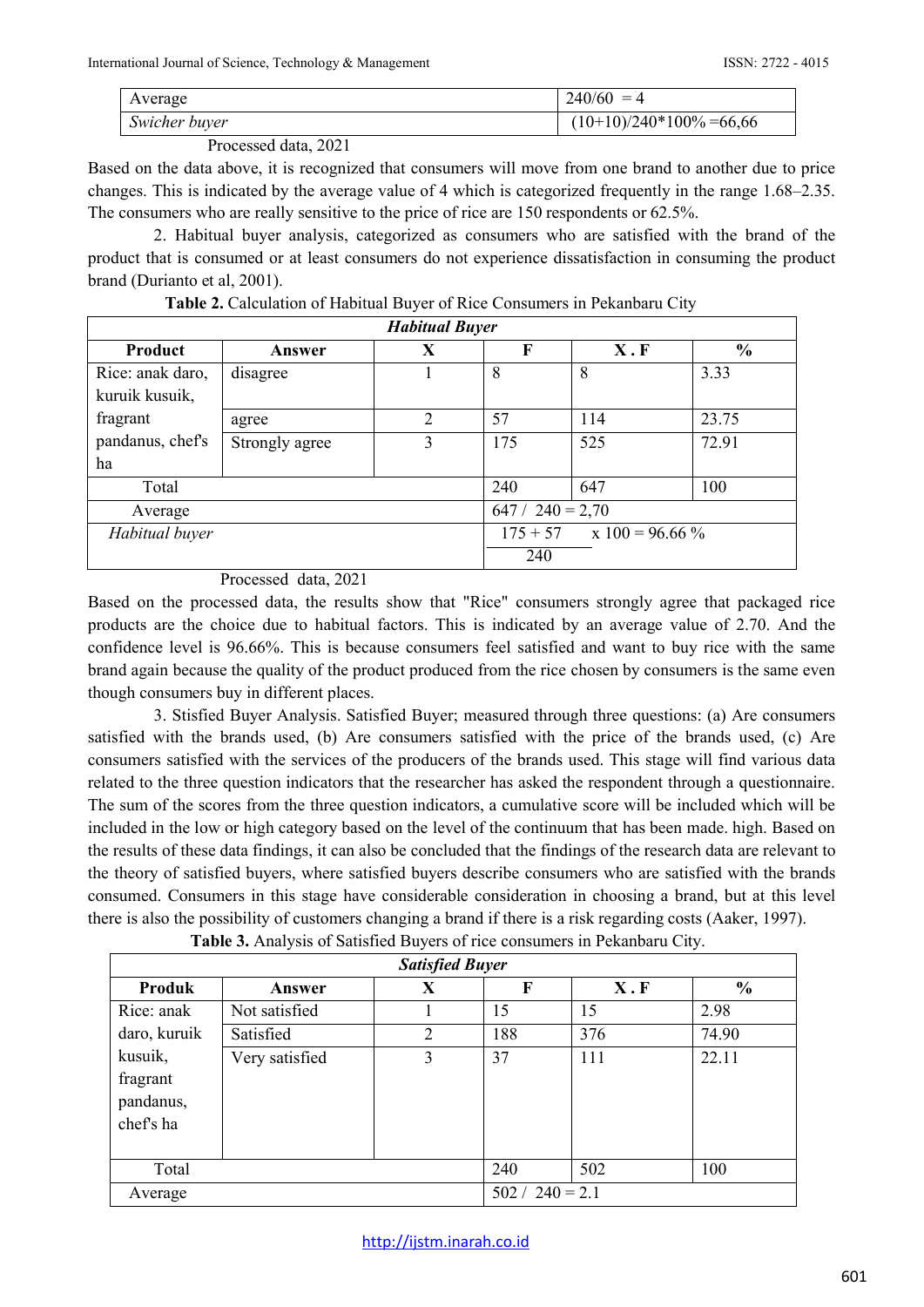| Satisfied | $188 + 37$ | $x 100 = 93.75 \%$ |
|-----------|------------|--------------------|
| buyer     | 240        |                    |

Processed data, 2021

4. Analysis of Liking the brand, namely another factor that can also affect consumer confidence in the brand is trus in the company. Trust in the company with regard to building trust in the company is required to have a good or positive corporate image. Corporate image is the perception of a company which is reflected in the associations contained in the consumer's memory (Keller, 1998).

In this stage, various data will be found related to the three question indicators that the researcher has asked the respondent through a questionnaire. The sum of the scores from the three question indicators, a cumulative score will be included which will be included in the low or high category based on the level of the continuum that has been made. As a result, the sub-variable liking the brand has a total score of 800. From the continum range that has been made by the researcher, it can be seen that the score is in the interval 751 to 1200, which is the limit for the high category. This shows that the data found by researchers is relevant to the theory of liking the brand as stated by Aaker (in Durianto 2004) that liking the brand describes consumers who really like a particular brand. At this level, consumers begin to feel emotional with a brand. This feeling generally arises because of the experience and association in the use of the brand and other brands. Also mentioned by Aaker (1997), customer liking can be realized by the high quality impression of the brand. Besides that, the tendency of people nowadays is to trust the brands they are familiar with that are also known to many people.

| Liking the brand   |             |                |                    |                                |               |  |  |
|--------------------|-------------|----------------|--------------------|--------------------------------|---------------|--|--|
| Product            | Answer      | X              | F                  | X.F                            | $\frac{0}{0}$ |  |  |
| Rice: anak         | Do not like |                | 3                  | 3                              | 1.25          |  |  |
| daro, kuruik       | Like        | $\overline{2}$ | 16                 | 32                             | 6.66          |  |  |
| kusuik,            | Really like | 3              | 221                | 663                            | 92.08         |  |  |
| fragrant           |             |                |                    |                                |               |  |  |
| pandanus,          |             |                |                    |                                |               |  |  |
| chef's ha          |             |                |                    |                                |               |  |  |
| Total              |             |                | 240                | 698                            | 100           |  |  |
| Average            |             |                | $698 / 240 = 2.90$ |                                |               |  |  |
| Satisfied<br>buyer |             |                |                    | $16+221 \times 100 = 98.75 \%$ |               |  |  |
|                    |             |                | 240                |                                |               |  |  |

|  |  |  |  |  |  |  | Table 4. Liking the brand of rice consumers in Pekanbaru City. |  |
|--|--|--|--|--|--|--|----------------------------------------------------------------|--|
|--|--|--|--|--|--|--|----------------------------------------------------------------|--|

Processed data, 2021

## **IV. CONCLUSION**

After analyzing the tendency of consumers to occupy the hierarchical position of the brand loyalty pyramid, it can be concluded that rice consumers in Pekanbaru City have a tendency to occupy the positions of Habitual Buyer, Satisfied Buyer and Liking The Brand in the brand loyalty pyramid hierarchy because the data findings show that consumers are at this level. high category in the continuum. The results of data analysis also show that respondents who dominate the tendency to occupy the level of buyer habitual, satisfied buyers and liking the brand are housewives. Based on the results of the research and the conclusions that have been taken, the suggestions for further research are that it is expected to use other elements of brand equity as research variables, including brand awareness, perceived quality, brand association, and assets. -Other proprietary brand assets.

## **V. ACKNOWLEDGMENTS**

The author's thanks go to all those who have helped a lot, especially for the author's team, namely Mr. Andi Alatas as a partner in the research, then to consumers who have been willing to provide information about the object of research provided by the researcher.